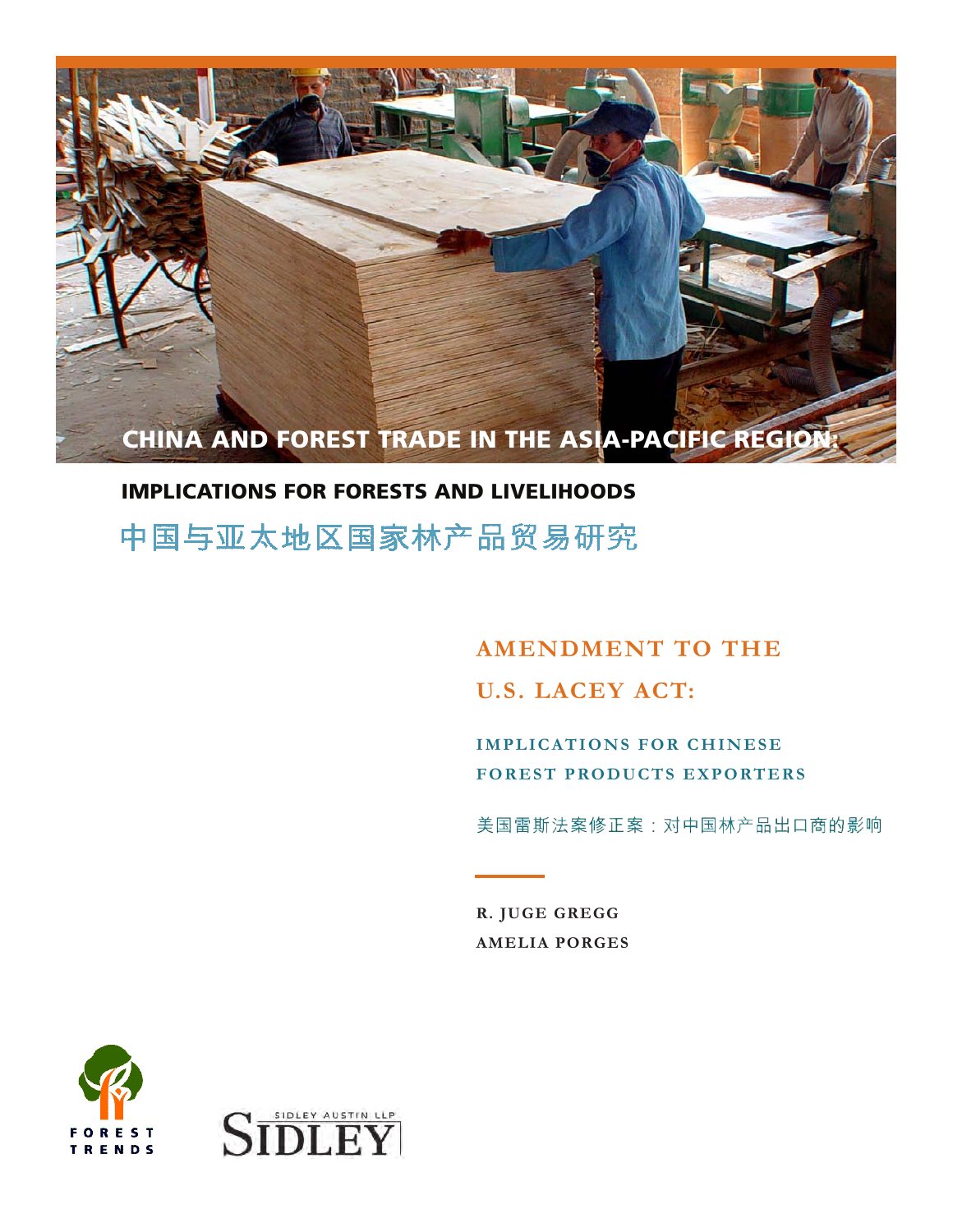# **AMENDMENT TO THE U.S. LACEY ACT: IMPLICATIONS FOR CHINESE FOREST PRODUCTS EXPORTERS**

*R. Juge Gregg & Amelia Porges*

August 2008

A version of this publication is also available in Mandarin Chinese. Subsequent publications relating to the Vietnamese and Indonesian markets, in both English and native languages, will be available at: www.foresttrends.org

Amendment to the US Lacey Act: Implications for Chinese Forest Products Exporters © 2008 Forest Trends and Sidley Austin LLP ISBN 1-932928-28-6; Reproduction Permitted with attribution Cover photo by Christian Cossalter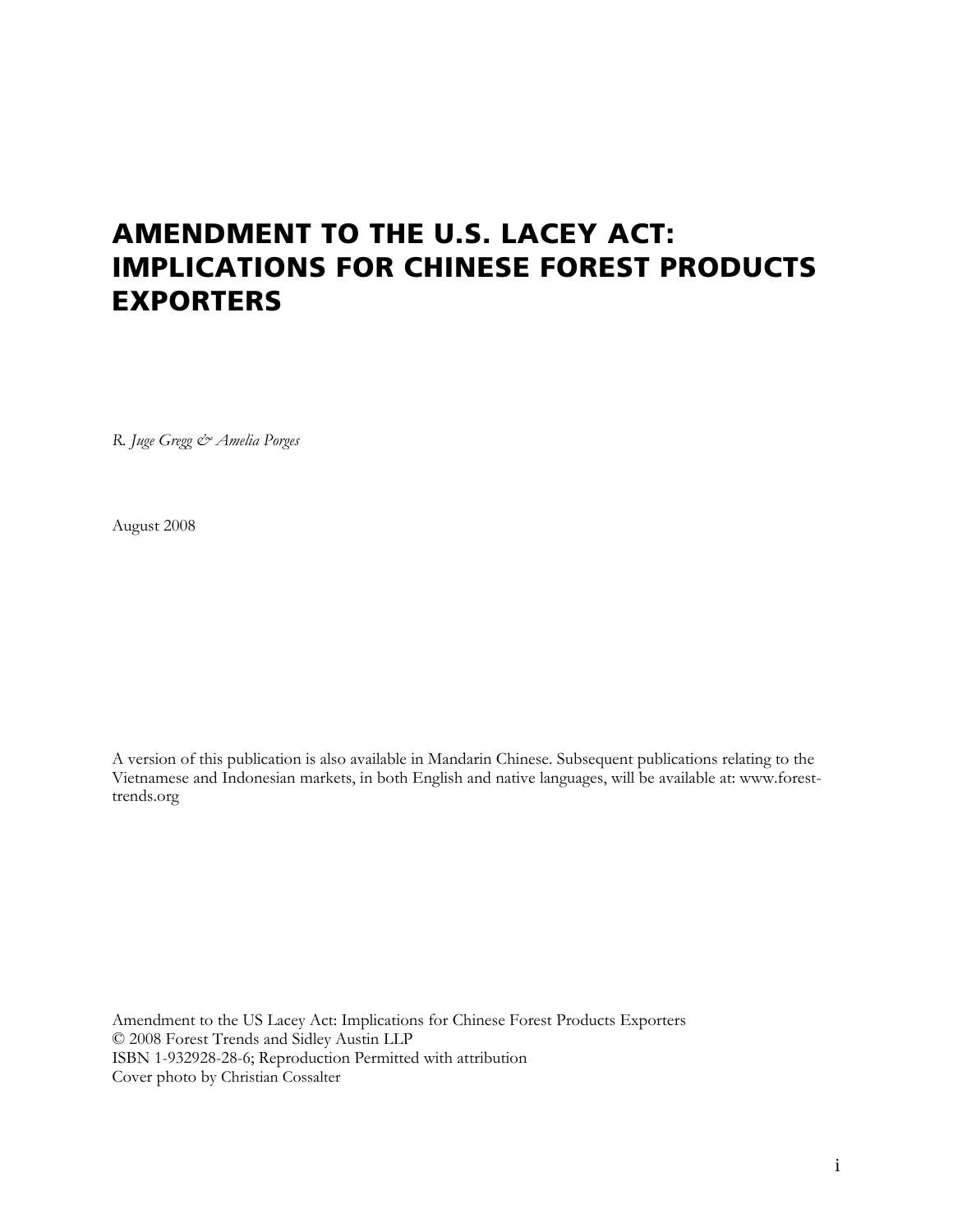## **Collaborating Institutions**

**Sidley Austin LLP** (http://www.sidley.com): Sidley is a global law firm, with more than 1800 lawyers in 16 offices, advising clients on environmental and sustainable development matters for decades. This work has included due diligence for multinational transactions, advising companies on the environmental risks and requirements associated with doing business in the United States, China, Europe, South America and Asia, and assisting clients with the design and implementation of environmental management systems, including those based on ISO 14001. Sidley also advises clients on a broad range of issues related to climate change, including carbon trading, international trade consequences of various regulatory regimes, and alternative energy projects, as well as representing clients in climate change related litigation. The group's experience extends to global supply chain management and product stewardship issues, including restrictions on product content, packaging and labeling (e.g., the EU's REACH, ROHS/WEEE and ELV requirements). Sidley advises clients on compliance with a variety of international environmental treaties, including the Basel Convention on the transnational movement of hazardous waste, the Montreal Protocol regarding CFCs, the Stockholm Protocol regarding persistent organic pollutants (POPs) and the Convention on International Trade in Endangered Species.

For further information please contact:

R. Juge Gregg, Washington, DC, rjgregg@sidley.com (environmental and forestry regulation) Brenda Jacobs, Washington, DC, bjacobs@sidley.com (customs enforcement and business planning issues) Amelia Porges, Washington, DC, aporges@sidley.com (trade issues) Henry Ding, Beijing, hding@sidley.com Tim Li, Hong Kong, htli@sidley.com Tang Zhengyu, Shanghai, zytang@sidley.com William O. Fifield, Hong Kong, wfifield@sidley.com

**Forest Trends** (http://www.forest-trends.org): Forest Trends is a non-profit organization that advances sustainable forestry and forestry's contribution to community livelihoods worldwide. It aims to expand the focus of forestry beyond timber and promotes markets for ecosystem services provided by forests such as watershed protection, biodiversity and carbon storage. Forest Trends analyzes strategic market and policy issues, catalyzes connections between forward-looking producers, communities, and investors and develops new financial tools to help markets work for conservation and people. It was created in 1999 by an international group of leaders from forest industry, environmental NGOs and investment institutions.

For further information, please contact: Kerstin Canby, kcanby@forest-trends.org Jordan Sauer, jsauer@forest-trends.org

*This article has been prepared for informational purposes only and does not constitute legal advice. This information is not intended to create, and receipt of it does not constitute, an attorney-client relationship. Readers should not act upon this information without seeking professional counsel.*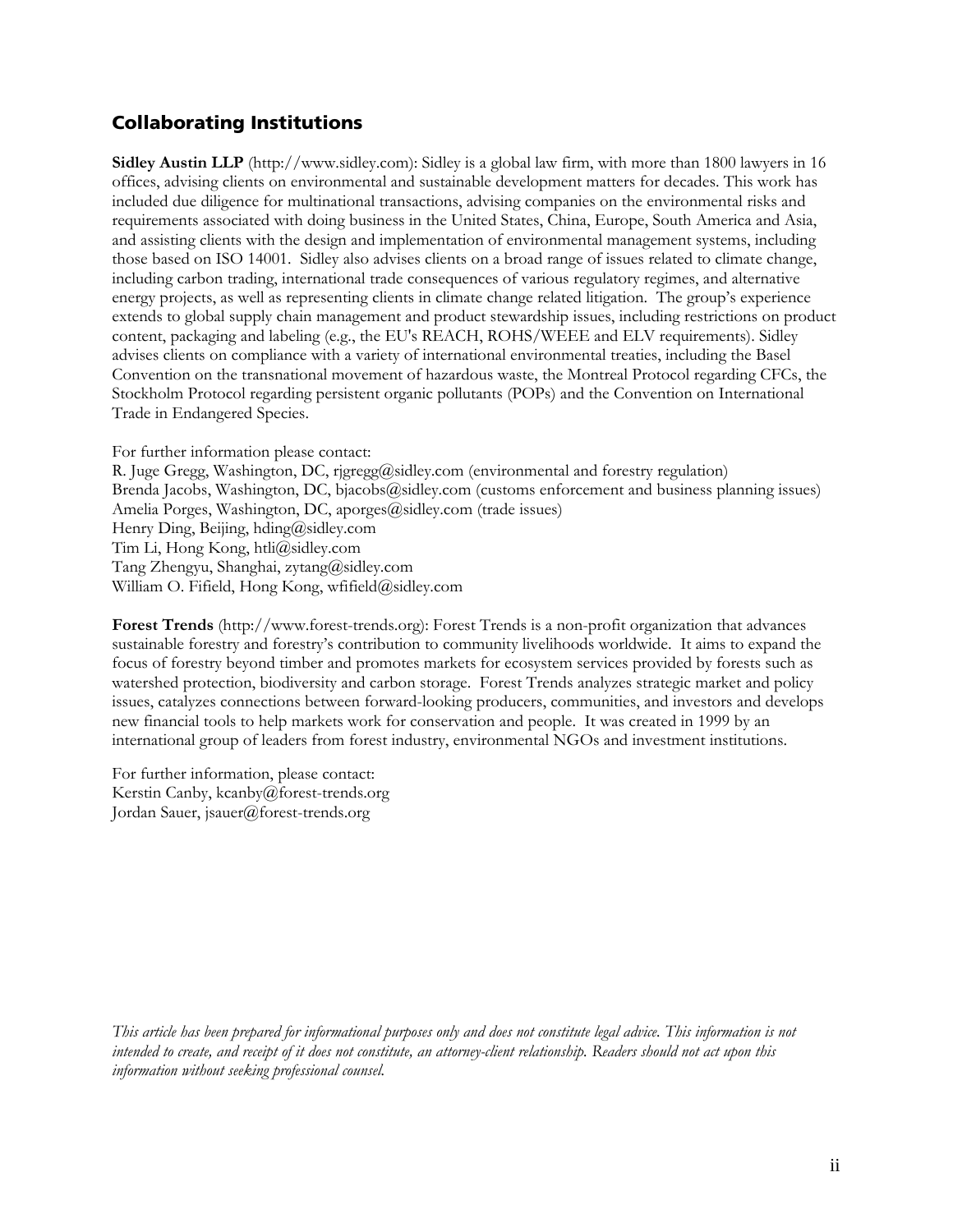# **TABLE OF CONTENTS**

| IMPLICATIONS FOR CHINESE EXPORTS TO THE U.S 1 |  |
|-----------------------------------------------|--|
|                                               |  |
|                                               |  |
|                                               |  |
|                                               |  |
|                                               |  |
|                                               |  |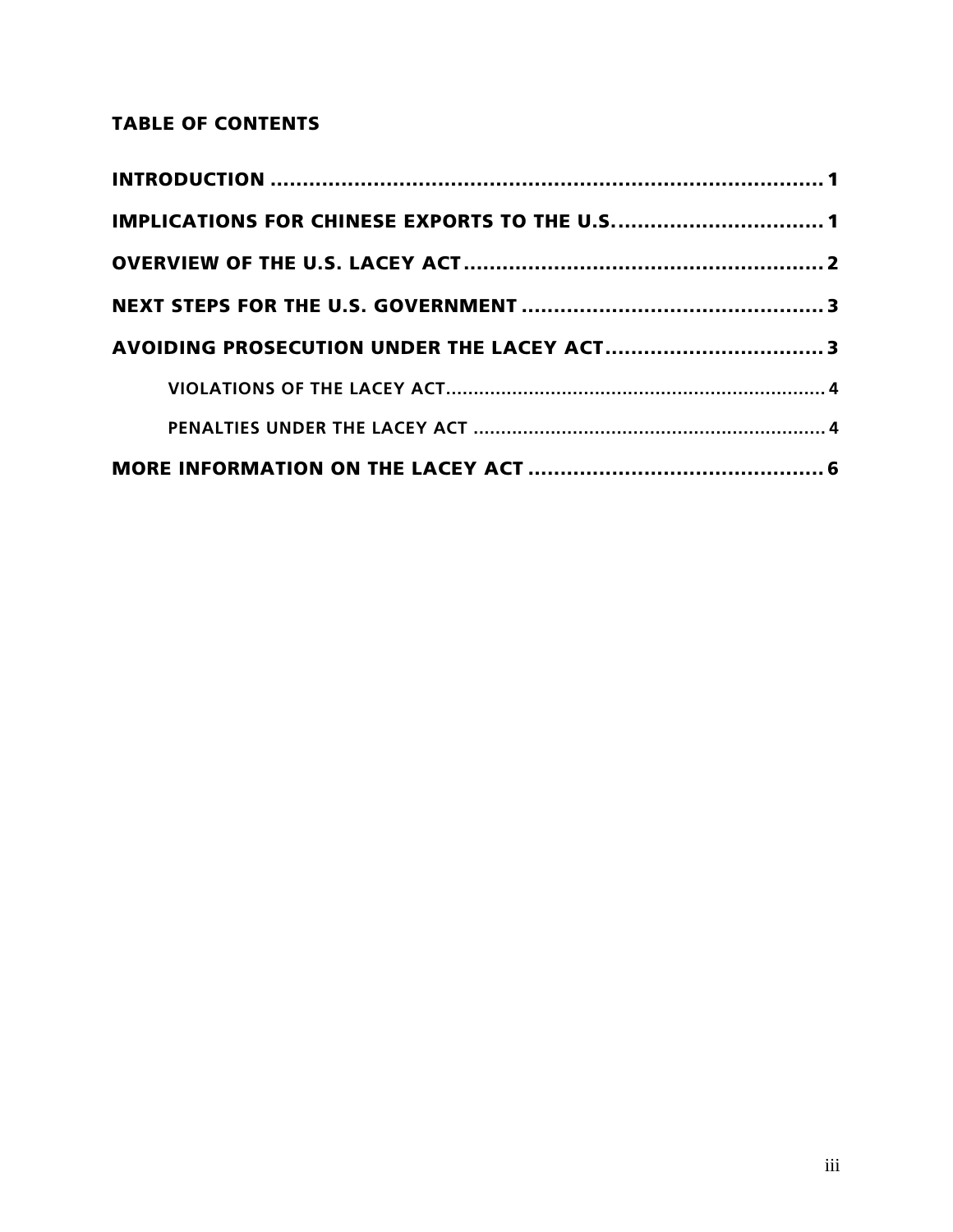### **INTRODUCTION**

A recently passed law gives the U.S. government the power to fine, and even jail, individuals and companies who traffic in illegally harvested wood products. The U.S. government can even use this law, called the Lacey Act, to impose significant penalties on individuals and companies who do not realize that their wood is tainted. This new law, and the new import declaration it requires, will affect manufacturers and exporters who ship a variety of products made from wood to the United States, including paper, furniture, lumber, flooring, plywood or even picture frames.

The U.S. Department of Justice already has warned that it intends to use the Act to prosecute those who import timber taken or transported in violation of the laws of the country in which the timber was originally harvested*.* Penalties under the Act include civil administrative penalties, forfeiture of the trafficked goods, criminal fines or imprisonment. A Lacey Act violation may also trigger charges of smuggling or money laundering. The Lacey Act will now apply to a broad range of imported wood products and species, far beyond those few species listed as endangered under the Convention on International Trade in Endangered Species (CITES).

### **IMPLICATIONS FOR CHINESE EXPORTS TO THE U.S.**

China is one of the largest producers and suppliers of forest products for the U.S. market. In 2007, China exported 22% of its total wood product exports to the United States – mainly furniture, plywood and paper – totaling 15.7 million m3 RWE in volume and \$8.5 billion in value. The U.S. has been one of China's most rapidly growing markets.



**Figure 1: U.S. Imports of China's Forest Products, 1997-2007, by Volume** 

*Source: China Customs data, compiled by Forest Trends*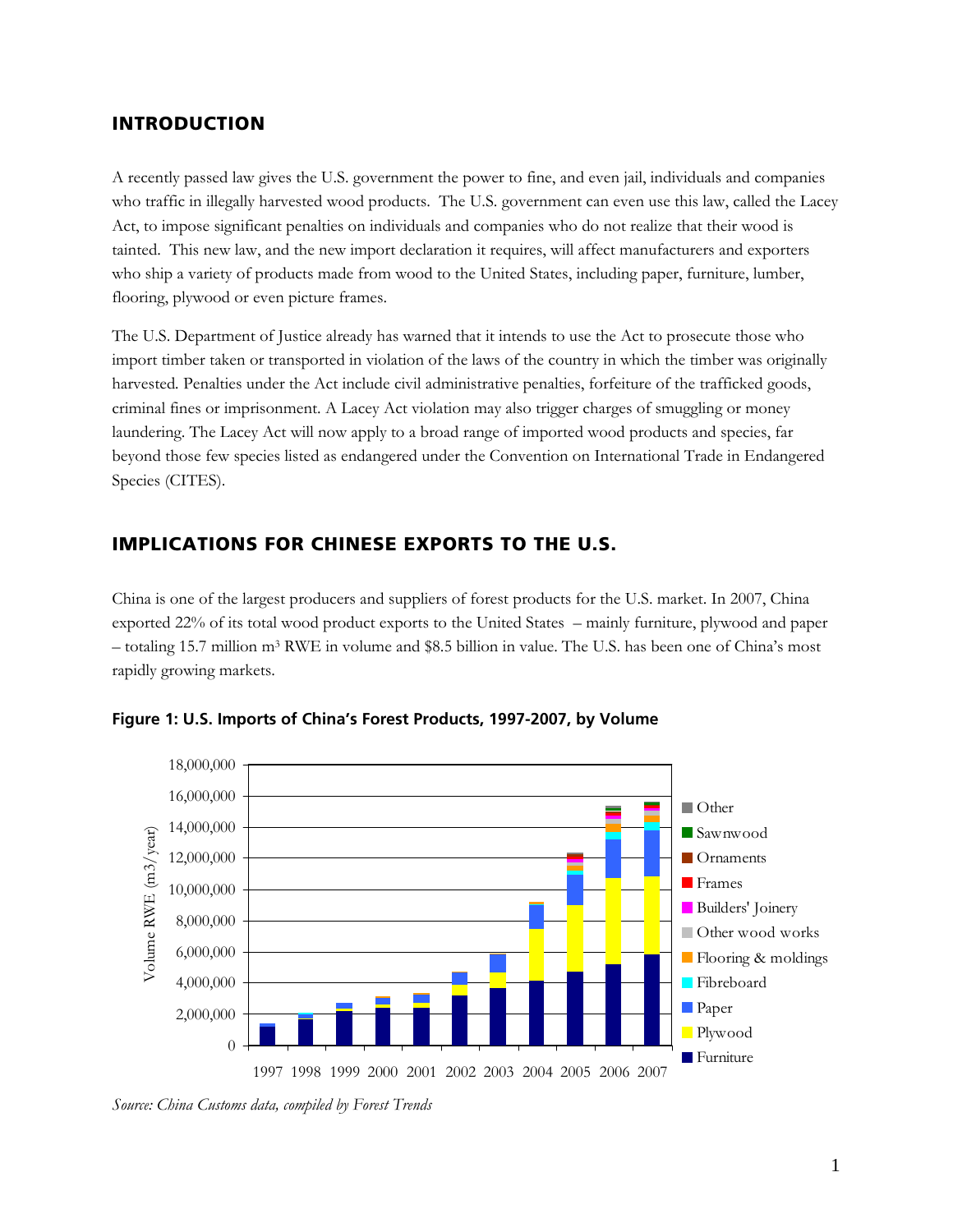



*Source: China Customs data, compiled by Forest Trends* 

Many of China's wood product exports are manufactured from raw wood materials such as logs, timber and pulp that have been harvested in countries such as Russia, Papua New Guinea, Indonesia, Gabon and the Solomon Islands. These are countries where illegal harvesting and other legal violations covered by the Lacey Act are well-documented. This creates a risk that manufacturers, exporters and retailers of goods made in China with suspect timber could face forfeiture, penalties and even imprisonment under the newly-amended U.S. law.

#### **OVERVIEW OF THE U.S. LACEY ACT**

**Foreign Timber Laws Enforceable in U.S. Courts:** The Lacey Act extends the reach of foreign laws and regulations by making it a violation of United States law to traffic in products made from wood that was harvested, transported or sold in violation of foreign laws – such as forest management laws and regulations in producer countries such as Russia, Indonesia, Gabon or Peru. Further details on the types of violations covered under the Lacey Act are included below.

**Penalties:** The key to avoiding or minimizing penalties under the Lacey Act is exercising due diligence in the sourcing of wood inputs. The U.S. government can use the law to penalize individuals and companies regardless of whether they know anything about any illegalities in the sourcing of their wood. However, the potential for significant penalties or imprisonment increases the more that someone knows – or should have known – about any illegalities. Further information on the types and size of potential penalties and how they relate to knowledge of illegalities is included below.

**New Import Declaration Requirements for Wood Products:** Congress also added new import declaration requirements that reinforce the need to know precise sourcing information. Beginning in late 2008, importers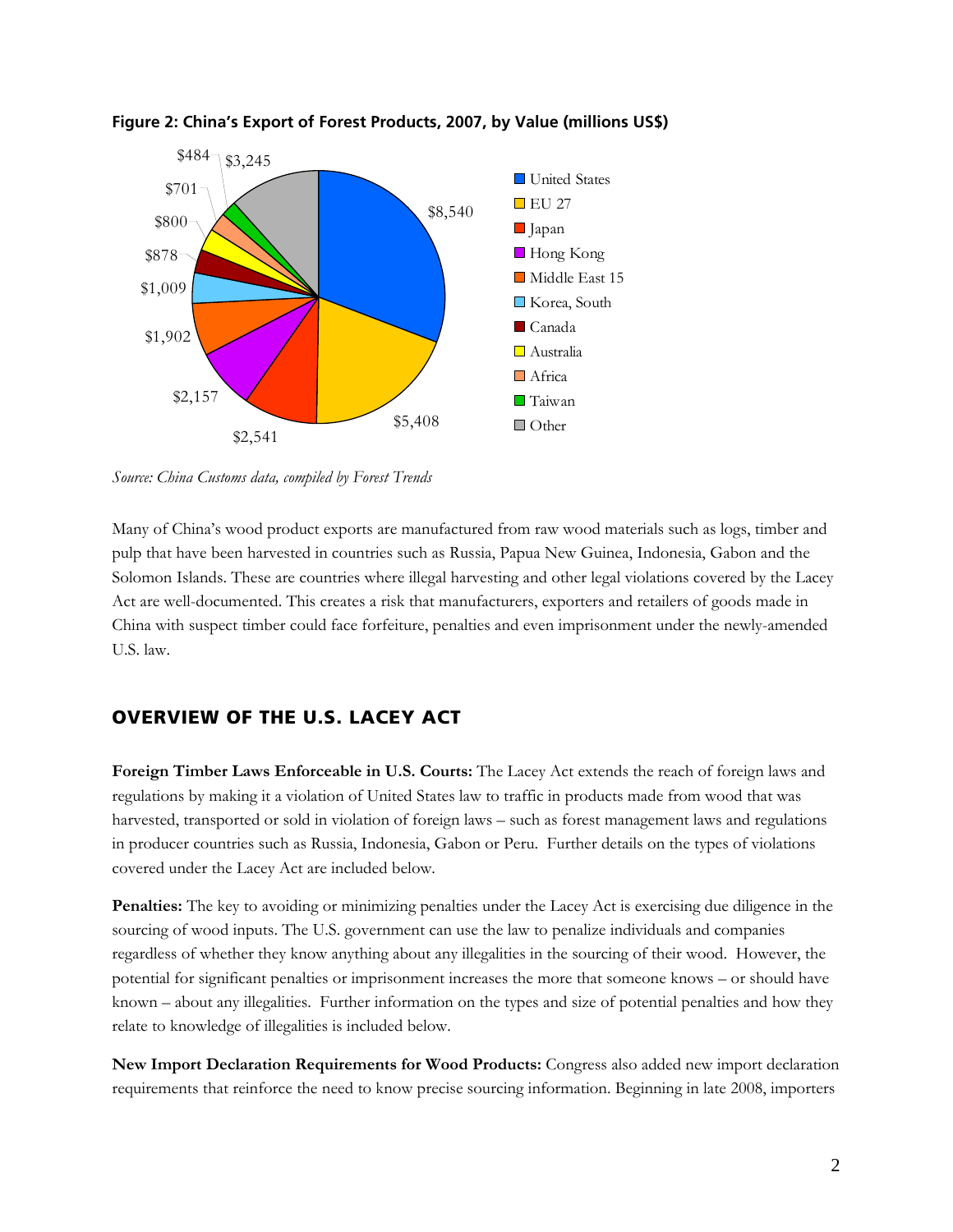will be required to declare the scientific name(s) of any timber contained in the goods, the value of the importation and the quantity of the wood product, and the name of the country, or countries, from which the timber was taken. Importers will need to obtain this information from their suppliers, and the suppliers will need to keep track of this information on a regular basis. The law does allow, at least initially, for exporters to list multiple likely countries of origin and/or possible species of the wood, if that information is unknown.

#### **NEXT STEPS FOR THE U.S. GOVERNMENT**

The Lacey Act ban on imports of illegally harvested wood products is already in effect and the Department of Justice can prosecute people violating that ban. The U.S. government, however, will need to issue regulations to clarify the import declaration requirements, which will go into effect in late 2008.

The U.S. government may use the new Lacey Act tools to take high-profile enforcement efforts in the near future in order to send a message to foreign exporters. Even before the Lacey Act was amended, the U.S. government was targeting illegal trade in furniture made from endangered tree species. On April 16, 2008, a federal grand jury in Newark, New Jersey indicted a Chinese furniture maker under the Endangered Species Act and the anti-smuggling statute for importing a container of baby cribs made with ramin, an endangered tree species listed under CITES. The goods have already been forfeited and the indicted person and company face potential imprisonment and hundreds of thousands of dollars in fines. The Lacey Act makes it possible for the U.S. government to pursue similar prosecutions of people who traffic in non-endangered timber species (species that are not listed under CITES).

## **AVOIDING PROSECUTION UNDER THE LACEY ACT**

In order to avoid problems with the new provisions of the Lacey Act, there are several common sense measures that exporters and importers of wood-containing products can take.

- **Pay attention to your customers** Customers will be asking increasingly detailed questions about wood sourcing. Manufacturers and exporters/importers may be able to attract new customers – or lose them – depending upon what assurances they can provide about the legality of their wood inputs.
- **Understand your sourcing** Manufacturers and exporters/importers should put a management process in place designed to investigate the product supply chain and provide documented assurance that potentially illegal wood products are not being received and used. Companies and company officials who simply ignore potential sourcing problems can still be found liable for violations of the Lacey Act.
- **Do not rely on "paper" assurances** Some of the provisions of the Lacey Act apply regardless of whether a firm has actual knowledge of illegalities in the sourcing of a product's raw materials. It is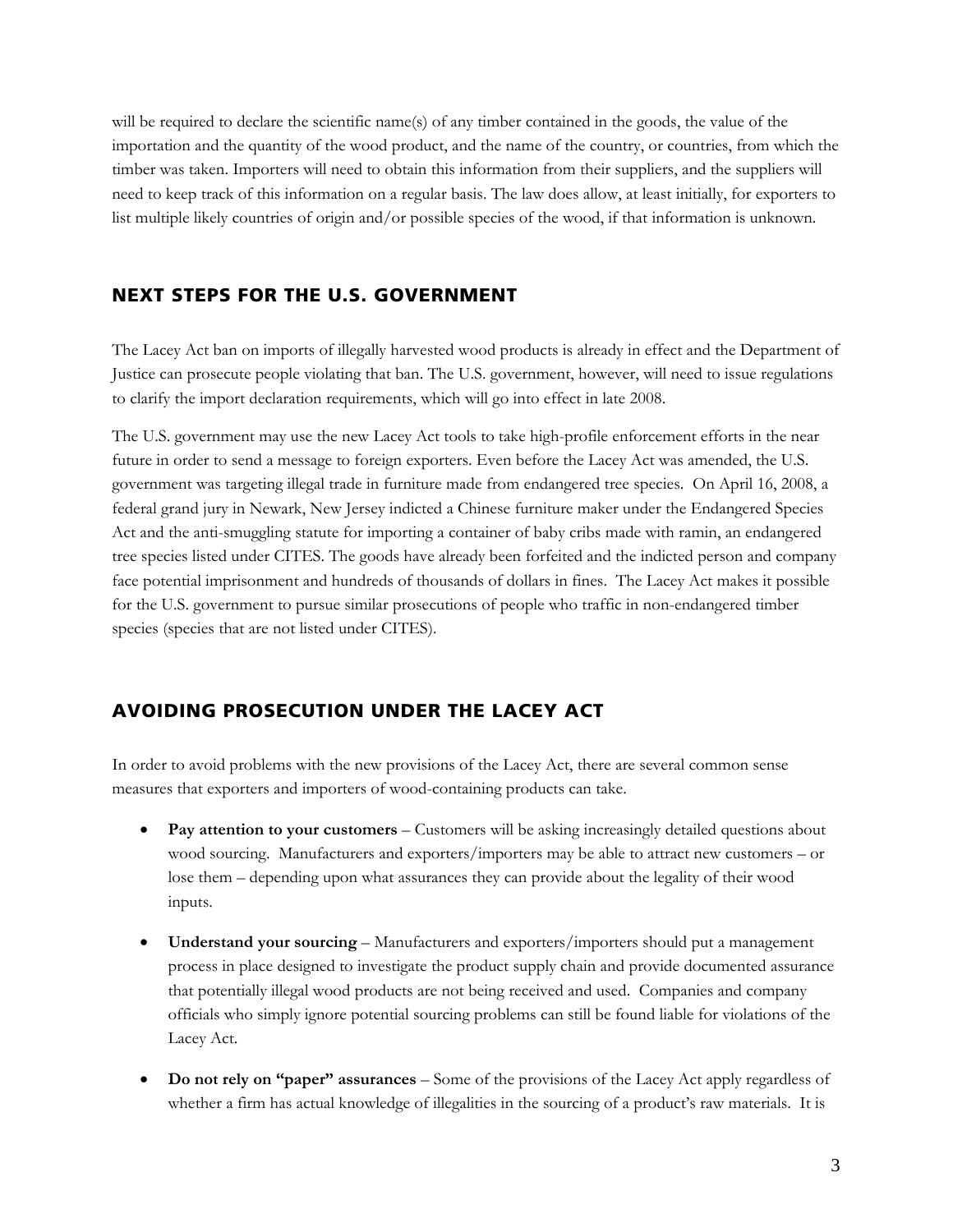not enough to simply get a letter or contract from your supplier stating that the wood products were legally obtained. Although helpful, such a document may not prevent the forfeiture of product if the government has reason to believe the wood was illegally obtained.

- **Structure contracts to protect your financial interests**  Wood or paper product importers can structure contracts so that they pay for, and take possession of, the product only after it has been cleared through Customs. Similarly, firms manufacturing paper or wooden products can contractually require indemnification from wood suppliers for any financial harm resulting from U.S. government actions taken against products.
- **Pay attention to the regulations** The U.S. government will be issuing regulations, likely by late 2008, that will provide guidance regarding the import declaration requirements. Firms need to be aware of what those regulations may entail and how they may affect business.

### **VIOLATIONS OF THE LACEY ACT**

Prosecution under the Lacey Act requires proof of two violations, an "underlying" violation and an "overlying" violation. The "underlying" violation would be a breach of a foreign or U.S. state law that regulates the taking, possession, importation, exportation, transportation, or sale of fish or wildlife or plants. The "overlying" violation would be the breach of the Lacey Act ban on importing, exporting, transportation, sale, acquisition or purchase of the tainted goods. The prosecution must take place within 5 years after the Lacey Act violation.

The Lacey Act amendments laid out a broad list of potential illegal activities covered by the act as "underlying" violations. The list covers readily understandable violations of law, such as the illegal harvesting of timber in national parks. However, the Lacey Act may also extend to less obvious activities, such as the transporting of timber at night in violation of a curfew designed to combat illegal timber trafficking. Under the Lacey Act amendments, "underlying" violations include violations of laws that generally "protect plants," or of laws that regulate:

- (I) the theft of plants;
- (II) the taking of plants from a park, forest reserve, or other officially protected area;
- (III) the taking of plants from an officially designated area; or
- (IV) the taking of plants without, or contrary to, required authorization

In addition, "underlying" violations also include the failure to pay appropriate royalties, taxes, or stumpage fees and violations of laws governing the export or transshipment of plants.

#### **PENALTIES UNDER THE LACEY ACT**

The penalties for a Lacey Act trafficking violation depend on the defendant's knowledge regarding the underlying violation of foreign law.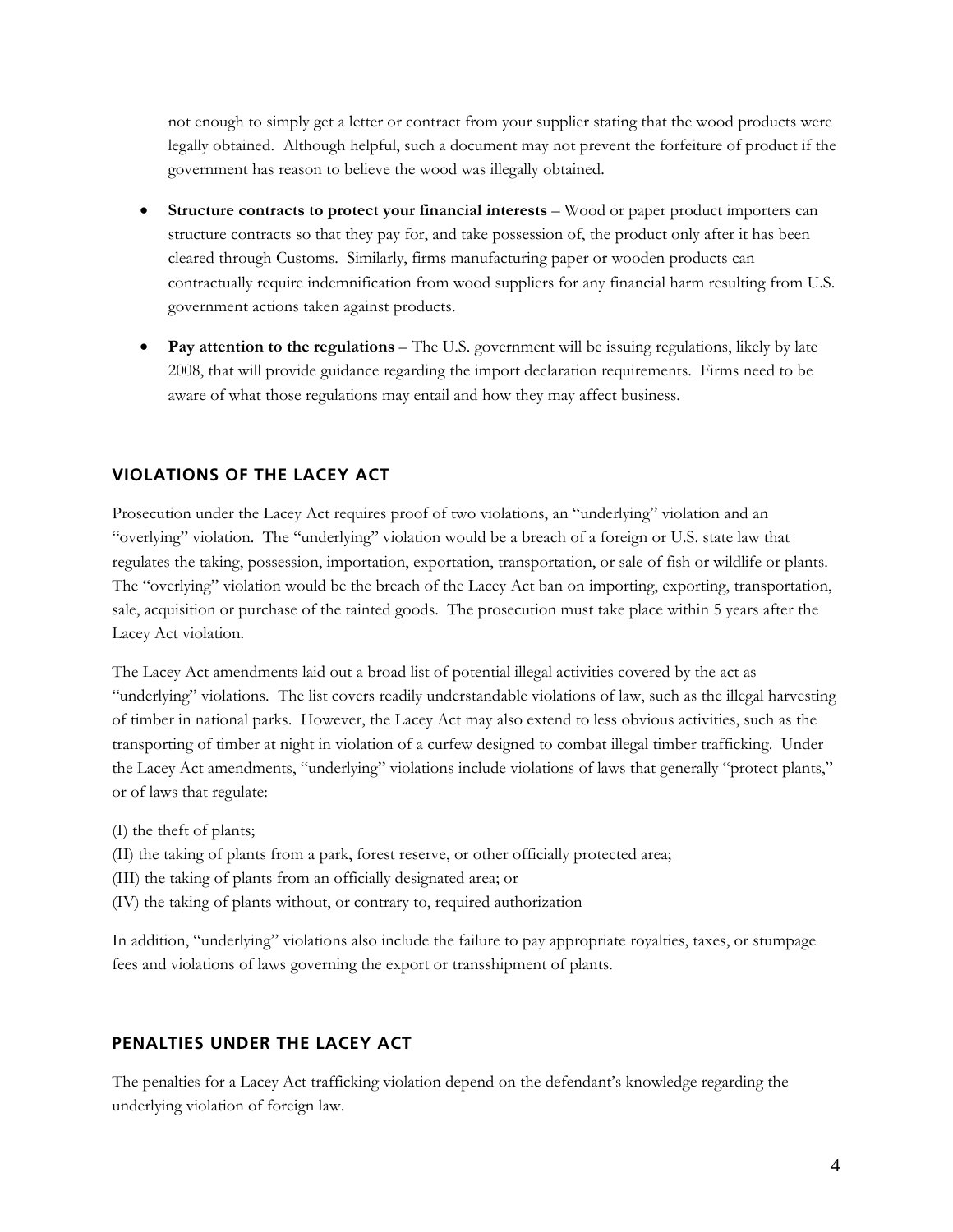Civil administrative penalties*:* The government may impose significant civil penalties on any person committing a violation of the Lacey Act. If the defendant actually knew, or in the exercise of due care should have known, that the fish or wildlife or plants were taken, possessed, transported or sold in violation of an underlying law, the government can assess a civil penalty up to \$10,000. For example, the National Oceanic and Atmospheric Administration (NOAA) regularly proves lack of "due care" by fish importers by showing that the respondent is in the commercial fishing business.

The agency with jurisdiction over the offense may issue a notice of violation and assess a civil administrative penalty. If the defendant contests the penalty, the agency must prove its case to an administrative law judge, by a preponderance of the evidence.

Forfeiture: Fish or wildlife or plants imported in violation of the Lacey Act are subject to forfeiture even if the defendant did not know of the underlying violation (e.g., that the timber was harvested illegally). Although U.S. criminal laws generally provide for an "innocent owner defense" for forfeitures, this defense does not apply where the property to be forfeited is "contraband or other property that it is illegal to possess," likely including goods whose possession is illegal under the Lacey Act. *See U.S. v. 144,774 Pounds of Blue King Crab,* 410 F. 3d. 1131 (9th Cir., 2005). Vessels, vehicles, aircraft or other equipment used in the commission of a Lacey Act felony (see below) are also subject to forfeiture after a felony conviction, if the owner knew, or in the exercise of due care should have known, they would be so used. The Customs law rules on forfeitures apply to all forfeiture proceedings.

Fines and imprisonment: If a party knowingly engages in illegal trafficking, while knowing that the fish or wildlife or plants were taken, possessed, transported or sold in violation of an underlying law, it is subject to felony prosecution, and penalties of up to \$250,000 fine (\$500,000 for organizations) and/or up to 5 years imprisonment. *See* United States v Eisenberg, 496 F Supp 2d 578, 582. (ED Pa 2007) (holding that when Congress enacted 18 U.S.C. § 3571 in 1984 (and added 3571(e) in 1987), it repealed the lower fines contained in the Lacey Act). If the party in the exercise of due care should have known of the underlying violation, the offense is a misdemeanor subject to penalties of up to \$100,000 fine (\$200,000 for organizations) and/or up to one year imprisonment. Each violation is a separate offense.

Smuggling and money laundering: Importers who bring in goods in violation of the Lacey Act can also be prosecuted for violations of the smuggling statute, 18 USC §545, a Class D felony. A smuggling charge can also support a felony money laundering charge for transferring money from the United States to the foreign seller "with the intent to promote the carrying on of a specified unlawful activity," because smuggling is an unlawful activity. *See U.S. v. Lee,* 937 F.2d. 1388 (9th Cir., 1991). Finally, the declaration requirements in the new law may trigger the felony false statement statute, 18 USC §1001, which provides that a person who knowingly and willfully makes materially false statements, makes or uses false documents, or conceals material facts, is subject to fine and/or imprisonment up to 5 years.